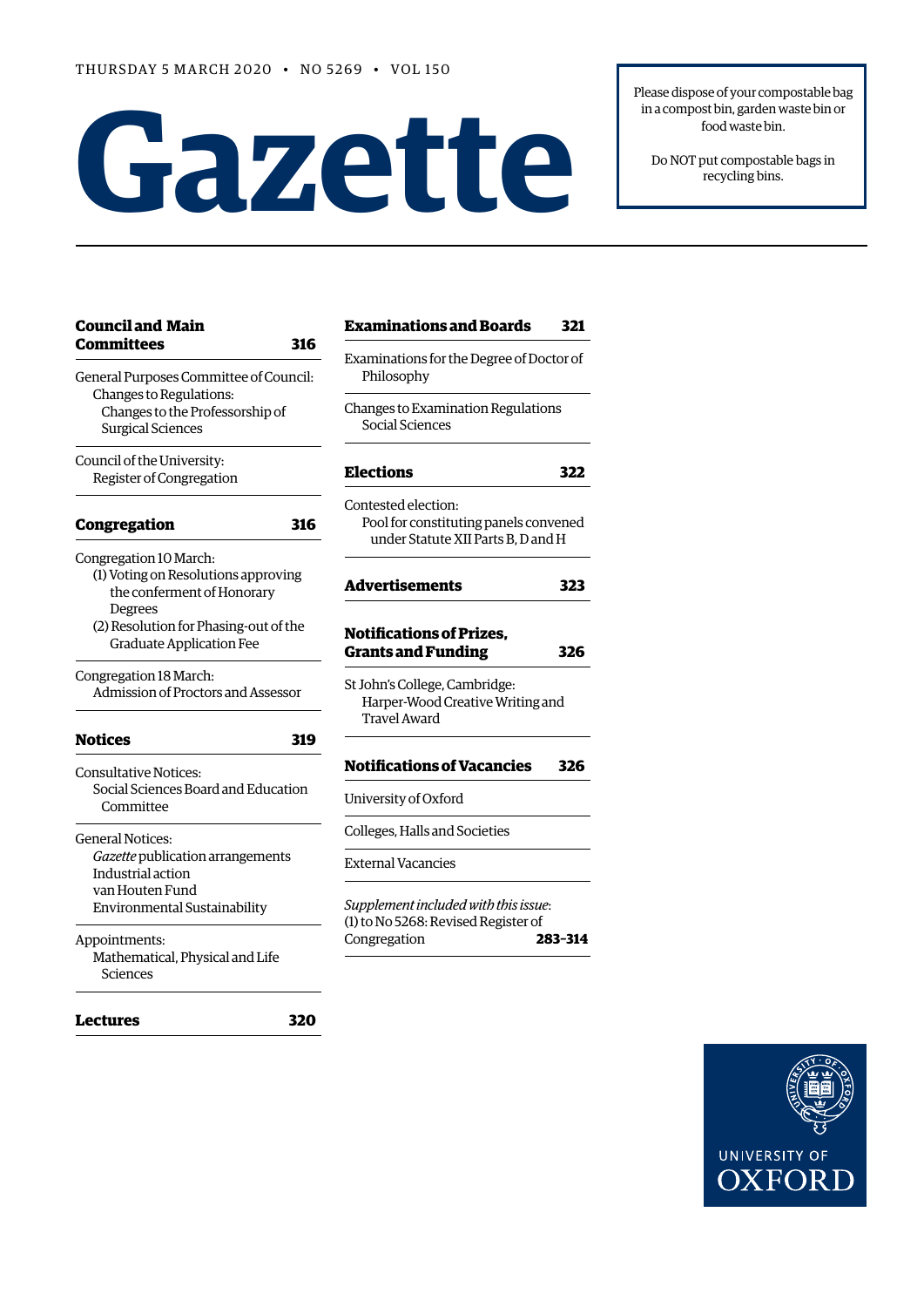## <span id="page-1-0"></span>Council and Main **Committees**

## Congregation

#### **General Purposes Committee of Council**

#### **Changes to Regulations**

The General Purposes Committee of Council has made the following changes in regulations, to come into effect on **20 March**.

#### **Changes to the Professorship of Surgical Sciences**

#### *Explanatory Note*

The following changes have been made to allow for the post to be open to both clinical and non-clinical applicants.

#### *Text of Regulations*

In Council Regulations 24 of 2002, concerning individual professorships, amend as follows (new text underlined, deleted text scored through):

#### '*Professor of Surgical Sciences*

**1** The Professor of Surgical Sciences shall undertake research, lecture and give instruction in Surgical Sciences.

**2** The professor shall be elected by an electoral board consisting of:

(1) the Vice-Chancellor, or if the head of the college specified in paragraph (2) below is the Vice-Chancellor, a person appointed by Council;

(2) the head of the college to which the Chair may be allocated by Council from time to time; or if the head is unable or unwilling to act, a person appointed by the governing body of that college;

(3) a person appointed by the governing body of the college specified in paragraph (2) above;

(4)–(5) two persons appointed by Council;

(6)–(9) four persons appointed by the Medical Sciences Board;

(10) a person holding a clinical appointment appointed by the relevant NHS body with which the post-holder will may hold an honorary contract.

**3** The professor shall be subject to the General Provisions of the regulations concerning the duties of professors and to those Particular Provisions of the same regulations, which are applicable to the Chair.'

#### **Council of the University**

#### **Register of Congregation**

The Vice-Chancellor reports that the following names have been added to the Register of Congregation:

Brazel, D M G, Nuffield Crossley, J A A, Department of Materials Erb-Satullo, N L, St Hugh's Findlay, J Y, Jesus Greenhill, C R, Graduate Admissions King, J A, St Catherine's Leek, P J, Department of Physics Mandeville, P W, Student Welfare and Support Services Moore, O G M, Department of Physics Sellon, E A, Faculty of Clinical Medicine

#### **Divisional and Faculty Boards**

For changes in regulations for examinations see ['Changes to Examination Regulations'](#page-7-1) below.

#### **Congregation** 10 March

¶ No notice of opposition or amendment having been received, the Chair will accordingly declare the resolutions at (1) below carried at the meeting. As set out below, a meeting will be held at **2pm on 10 March** in the Sheldonian Theatre on the resolution at (2) below.

#### **(1) Voting on Resolutions approving the conferment of Honorary Degrees**

For explanatory note and text of resolutions see *Gazette* No 5266, 13 February 2020, p248

#### **(2) Resolution for Phasing-out of the Graduate Application Fee**

*Proposer: Benjamin Fernando, Worcester College*

*Seconded by: Michael Cassidy, Department of Earth Sciences*

*We, the undersigned, believe that the graduate application fee prevents Oxford from being a place where anyone, regardless of their background and economic status, can aspire to study.*

#### *Congregation notes:*

— That few UK universities charge graduate application fees, and that Oxford's PhD application fee, at £75, is the highest.

— That the graduate application fee has tripled since it was first introduced in 2008 and that these increases have not been justified with publicly available evidence or costing.

— That the income derived from the graduate application fee (approximately £2.2m per year) is not distributed directly to the departments to process applications since departmental income from the central university is not proportional to the number of applications received.

— That in conversations with the Graduate Recruitment office it has been made clear that the main purpose of the graduate application fee is to reduce application numbers and hence lessen the administrative burden of the application process.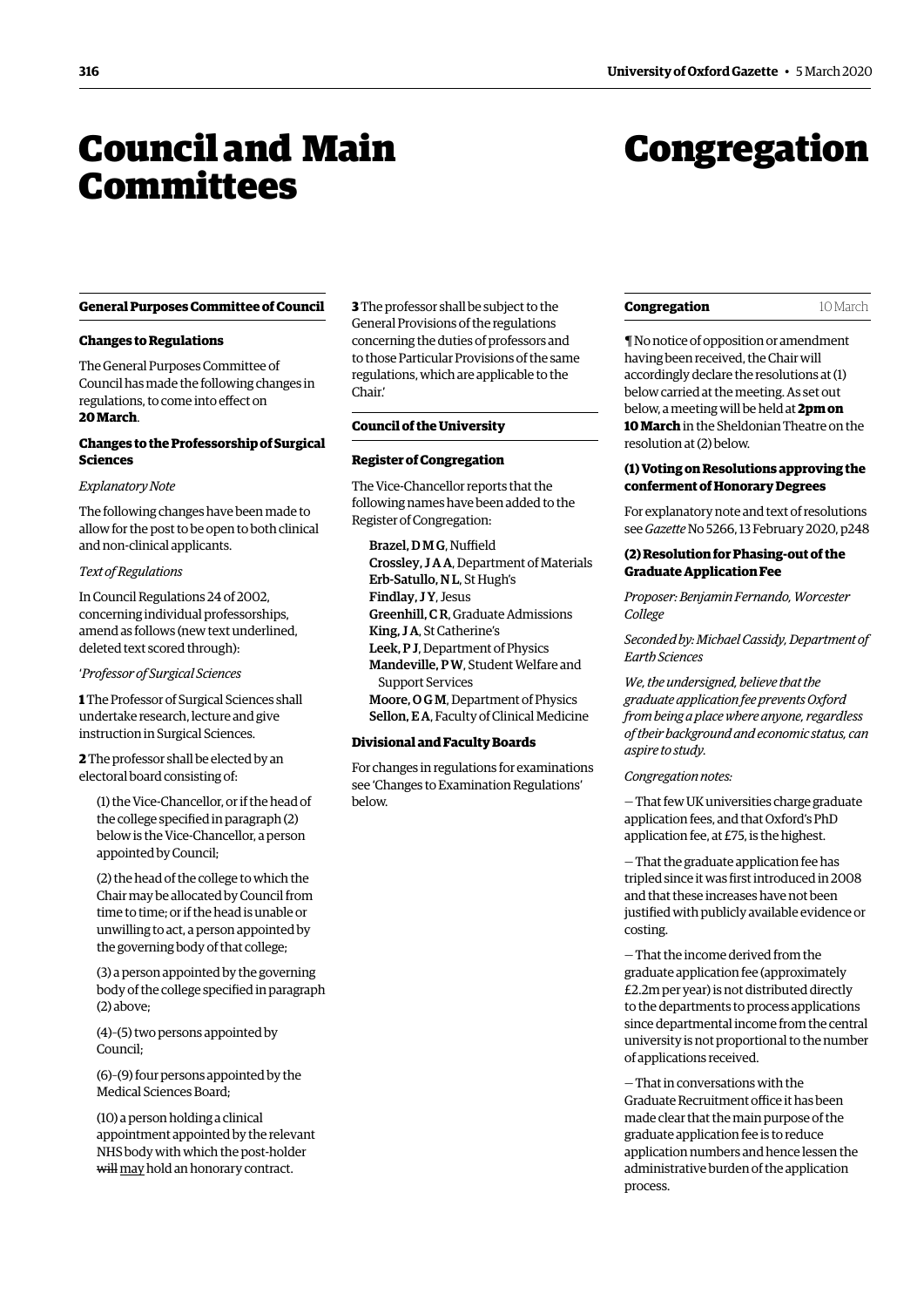— That there is good evidence that the graduate application fee prevents excellent candidates from applying and that this loss of potential high-quality students is detrimental to the University's research.

— That the graduate application fee undermines Oxford's efforts to encourage diversity and access and instead acts as a barrier to improving diversity by discriminating against students from diverse and low income backgrounds.

— That we welcome the recent introduction of fee waivers for those taking part in the UNIQ+ Graduate Access scheme, but given that fewer than 0.3% of graduate applicants in any given year can take part, this cannot reach the large numbers of talented potential students who will still be discouraged by a fee.

— That the fee reinforces public perceptions that Oxford is elitist and inaccessible [Citation: Research Fortnight Magazine, Issue 542, 10 April 2019, p6].

— That previous attempts to remove the graduate application fee through the University's committees have been denied.

— That this resolution is supported by over 1,100 people from across our community who have signed a petition to remove the graduate application fee. Not all of them can vote here but they have entrusted you to make the right decision on their behalf.

#### *Congregation therefore resolves:*

— To commit the University to the abolition of the graduate application fee in its entirety by the Academic Year 2024-25 and to prevent further fee increases in the meantime.

For the list of signatories to the resolution see *Gazette* No 5267, 20 February 2020, p266

#### *Council's response*

Council considers the resolution to be unacceptable to it.

The motivation given for the proposal to abolish the graduate application fee is to promote widening access to graduate study at Oxford, an aspiration that is shared across the University. However, Council believes there are much better ways to promote

graduate access, and is actively pursuing these. Recent steps include:

- The formation of a Graduate Access Working Group to lead our graduate access activities. Besides its leading role in the initiatives below, the group is collecting and analysing data on the socio-economic make-up of the applicant and student populations, developing appropriate contextual metrics to enhance admissions decisions and building a range of digital tools to support applicants.
- The introduction in 2018 of a fee waiver scheme for prospective students from low-income countries (as defined by the World Bank).
- The extension of fee waivers to UK applicants who received high levels of mean-tested financial support during their undergraduate degree, from next academic year.
- The launch in 2019 of the sector-leading UNIQ+ programme for students from under-represented groups (which includes a fee waiver for participants) as part of our wider graduate access offer. UNIQ+ ran with 30 students in 2019 and will expand to 60 students this year.
- Measures to increase the number of graduate scholarships we offer - in line with our Strategic Plan commitments. These include: committing £40m from the University's endowment to a new matched fundraising scheme to create around 120 permanently endowed graduate scholarships; allocation of £3m from the College Contribution Scheme to graduate student funding, matched by £3m from the University; and Council will shortly consider a recommendation to increase the funding of the Clarendon Scholarships by £1m.

Fee waivers have been introduced in recognition that the application fee may be one of the barriers for some groups of applicants. However, the early work of the Graduate Access Working Group suggests that the most important barriers to increasing access to postgraduate study are the (often mistaken) perception that Oxford is out of reach, the availability of clear, accessible information and

guidance, academic support through the application process, and scholarship funding. Addressing these factors is a key focus for the Graduate Admissions team. In the meantime, the application fee and the effectiveness of fee waivers will be kept under review.

The proposers are correct that the application fee is not passed on to the admitting departments. Instead, the fee funds essential services in the Academic Administration Division which would otherwise have to be borne by departments via the University's service charging model. The application fee income directly supports:

- the work of the Graduate Admissions and Recruitment office managing the growing number of applications, including recruitment activities, maintaining and supporting application processes, query handling, systems development, college places coordination, and developing access initiatives;
- co-ordination of scholarship processes by the Student Fees and Funding team;
- the work of the Visas and Immigration team for international applicants;
- and support for disabled applicants by the Disability Advisory Service.

The proposal, if passed, would require the University to forgo approximately £2.2m per annum of income, without identifying any alternative funding source to fill this gap. For comparison, this is the cost of fully funding about 60 graduate students each year. To avoid damaging cuts in provision, this cost would have to be borne by Departments and Faculties via the University's service charging model. Ultimately it may lead to significant increases in course fees in order for the University to maintain the financial status quo. For example, a one-year MSc course with six applicants per place would need to increase the course fee by £450 to balance the loss of the £75 application fee, with all the additional fee income passed on to central services.

While the primary purpose of the fee is to cover essential costs, there is a risk that removal of the fee would lead to an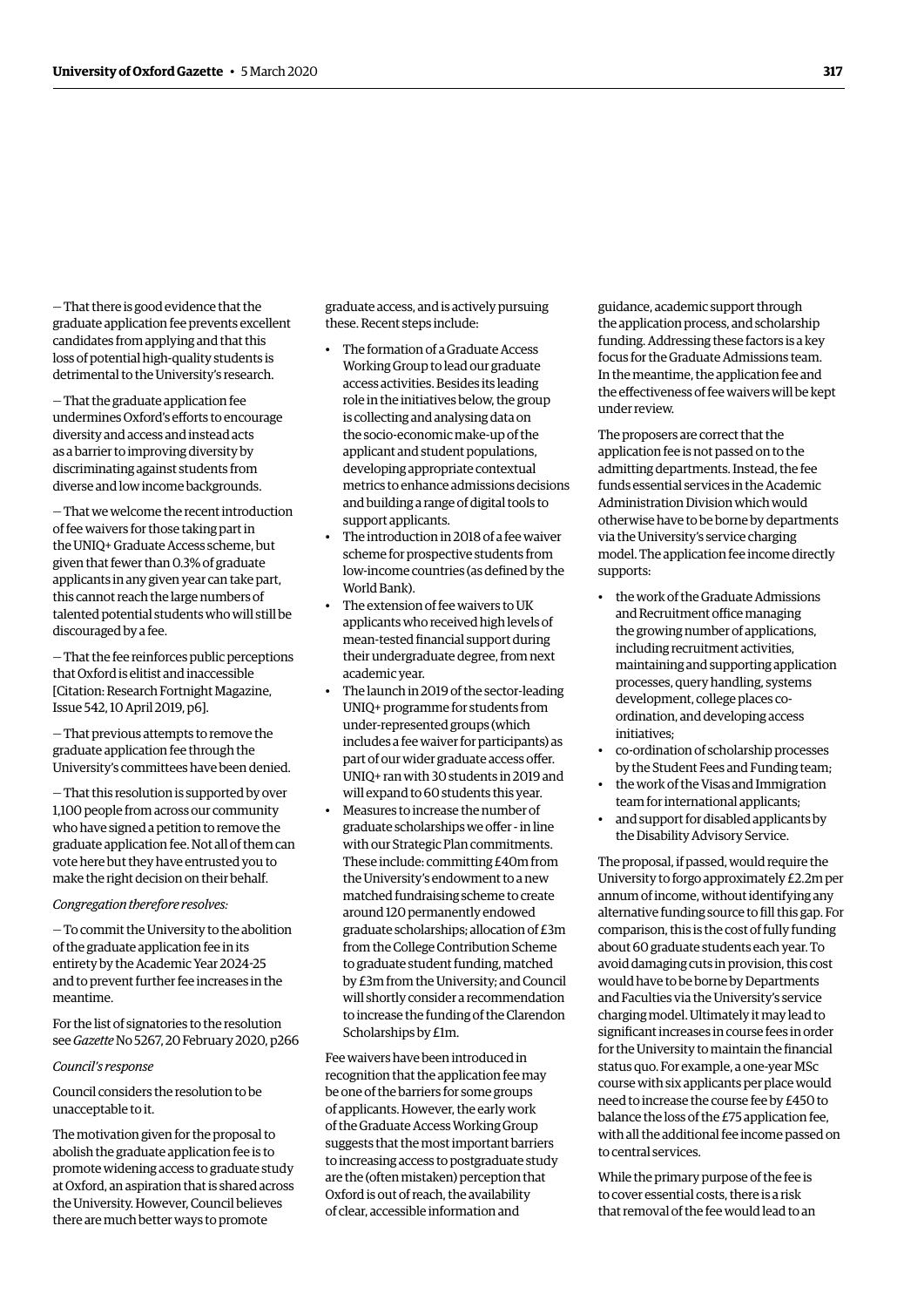increase in the number of uncompetitive applications. This would be counterproductive to promoting access. In this context, the Graduate Access Working Group is working to deliver graduate access initiatives that are holistic, and offer the appropriate support through the entire pre-application and application process to maximise the chances of success.

The graduate application fee is consistent with the practice at other leading universities in the UK, most universities in the US and many other international universities.

The decision to introduce the application fee in 2007 was taken after wide consultation and discussion, and it has been reviewed regularly since. This has involved extensive consideration by properly constituted University committees, with representation from academic staff spanning all divisions.

#### **Arrangements for the meeting**

#### *Attendance and timings*

The meeting will be held at 2pm in the Sheldonian Theatre.

Attendance at the meeting is open to members of Congregation and to nominated representatives of the Oxford University Student Union (Oxford SU) as agreed in advance by the Vice-Chancellor. Admittance to the Theatre will be on the production of a valid University card and will be on a first-come, first-served basis (places will be reserved for scheduled speakers). The doors of the Theatre will open at 1.45pm and will remain open throughout the meeting except when voting is taking place.

The Vice-Chancellor has decided that the wearing of gowns shall be optional on this occasion.

#### *Order of proceedings*

The Chair will first declare the resolutions at (1) above carried. The meeting will then progress to the resolution at (2), which will comprise a series of speeches followed by a vote. The procedure and order of business for this part of the meeting will be as follows:

The resolution will be moved and seconded.

The opposition to the resolution will be moved and seconded on behalf of Council.

Further speeches will be invited in support of or in opposition to the resolution as time permits (information for those wishing to speak is provided below).

The mover of the opposition to the resolution will be given the opportunity to respond to the debate.

The mover of the resolution will be given the opportunity to respond to the debate.

There will be a vote on the resolution (information about voting is provided below).

#### *Advance notice by speakers*

Members of Congregation who wish to speak are asked to indicate this intention by emailing congregation.meeting@admin. ox.ac.uk at the latest by **noon on Monday 9 March**. It would be helpful if members of Congregation intending to speak would explain in no more than 25 words whether they wish to speak in support of, or in opposition to, the resolution, and whether there are particular issues they intend to address, to assist with determining the order in which speakers are called. Speakers will be expected to limit their contributions to four minutes. Proposers and Seconders will be contacted separately. Owing to time constraints, it may not be possible to call all those who wish to speak. On the other hand, if time permits, those who have not indicated in advance may have an opportunity to speak.

#### *Voting*

The Vice-Chancellor and the Proctors have determined that voting during the meeting will take place by paper ballot. Voting papers will be handed out on arrival. When a vote is called, members of Congregation will be required to identify themselves on their voting slips by name and signature and by college/department or faculty and to deposit their own voting slips in ballot boxes at the doors of the house. Slips will be sorted and counted by the Proctors, and will subsequently be kept confidentially by the

Proctors for six days, after which they will be destroyed.

#### *Transcript*

It is intended that a transcript<sup>1</sup> of the meeting will be published in the Gazette of 19 March and on the Congregation website. As a result of time constraints, it will not be possible to check the report of the proceedings with individual speakers before publication. Speakers are asked to provide their written texts by email to congregation. [meeting@admin.ox.ac.uk by](mailto:meeting@admin.ox.ac.uk) **9am on Wednesday 11 March**.

1 The transcript may be edited for legal reasons

#### **Congregation** 18 March, noon

#### **Admission of Proctors and Assessor**

A Congregation will be held at noon on 18 March in the Sheldonian Theatre for the purpose of admitting to office Professor Simon Horobin, BA PhD Sheff, MA Oxf, Fellow of Magdalen, and Professor Freya Johnston, BA PhD Camb, MA Oxf, Fellow of St Anne's, as Proctors for the ensuing year, and Dr Helen Swift, MA MSt DPhil Oxf, Fellow of St Hilda's, as Assessor for the ensuing year.

#### **Note on procedures in Congregation**

¶ Business in Congregation is conducted in accordance with Congregation Regulations 2 of 2002 [\(https://governance.admin.ox.ac.](https://governance.admin.ox.ac.uk/legislation/congregation-regulations-2-of-2002) [uk/legislation/congregation-regulations-](https://governance.admin.ox.ac.uk/legislation/congregation-regulations-2-of-2002)[2-of-2002\). A](https://governance.admin.ox.ac.uk/legislation/congregation-regulations-2-of-2002) printout of these regulations, or of any statute or other regulations, is available from the Council Secretariat on request. A member of Congregation seeking advice on questions relating to its procedures, other than elections, should contact Mrs R Thomas at the University Offices, Wellington Square (telephone: (2)80317; email [rebecca.thomas@admin.](mailto:rebecca.thomas%40admin.ox.ac.uk?subject=) [ox.ac.uk](mailto:rebecca.thomas%40admin.ox.ac.uk?subject=)); questions relating to elections should be directed to the Elections Officer, Ms S L S Mulvihill (telephone: (2)80463; email: [elections.office@admin.ox.ac.uk\)](mailto:elections.office%40admin.ox.ac.uk?subject=).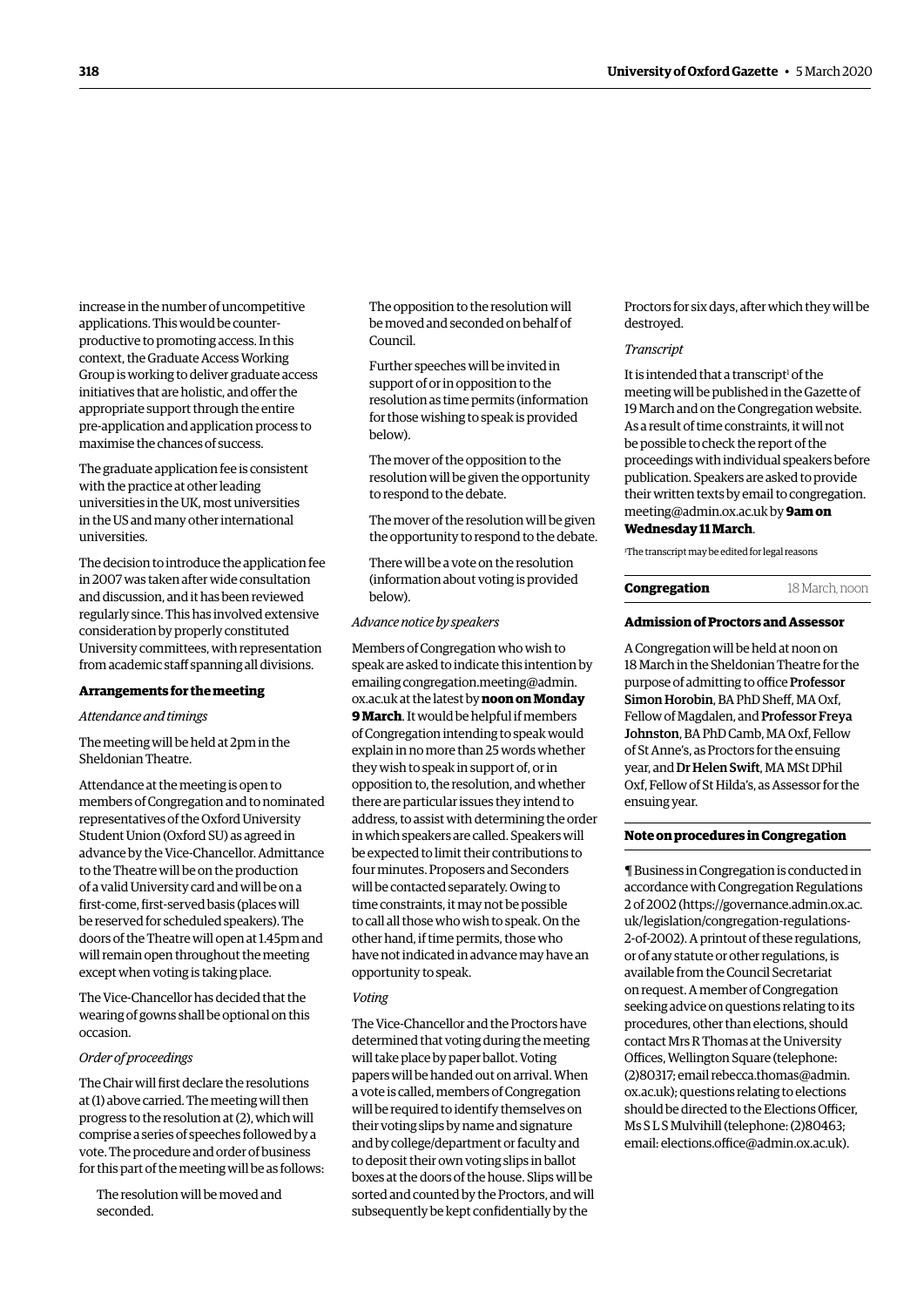## <span id="page-4-0"></span>Notices

#### **Consultative Notices**

#### **Social Sciences Board and Education Committee**

#### REVIEW OF THE SCHOOL OF ANTHROPOLOGY AND MUSEUM ETHNOGRAPHY

The Social Sciences Board and the Education Committee will jointly conduct a review of the School of Anthropology and Museum Ethnography as part of Council's programme of rolling reviews of faculties and departments. The review could not proceed on the original dates planned in Hilary term 2020 and instead will take place on 20 and 21 May.

The Review Committee would welcome written comments on matters falling within its terms of reference, given below. These should be sent to Catherine Paxton [\(catherine.paxton@socsci.ox.ac.uk\)](mailto:(catherine.paxton@socsci.ox.ac.uk) by **17 April**.

The review committee's terms of reference are:

**1** To review the quality of academic activities in the School, by reference to:

international standards of excellence

planning statements at departmental and divisional level, and in the context of the University's mission statement and Strategic Plan.

#### In particular:

(a) the quality of the research of the School, including its participation in inter-departmental, inter-divisional and inter-disciplinary activities, its research profile and strategy, and future challenges and opportunities

(b) the quality of undergraduate and graduate programmes and their delivery and related issues, including:

— access and admissions

— curriculum design and programme structure

— teaching, learning and assessment

— the relationship between teaching and research

— academic and pastoral support and guidance

— the provision and use of learning resources (including staff resources)

— specific arrangements for the pursuit of graduate studies (including research degrees and research training and provision for part-time study)

— relationships with colleges

— quality assurance mechanisms.

(c) the organisation of the School, its management structures and the relationship between the School and the division, including such matters as:

— strategic planning (including relationship to the divisional five-year plans and the University's Strategic Plan)

— academic and non-academic staff planning and recruitment

— student number planning

— terms of appointment for academic staff, including career development and equal opportunities issues

— accommodation and future space needs

— fundraising.

(d) the relationship (structural and operational) between units within the School, and between the School and cognate subject areas and colleges to which it is linked in teaching and research.

**2** To consider the current and longterm financial position of, and funding arrangements for, the School, and its financial strategy.

#### **General Notices**

#### *Gazette* **publication arrangements**

The final *Gazette*s of Hilary term will be published on 12, 19 and 26 March. The first *Gazette* of Trinity term will be published on 23 April, and will include the Trinity term lecture supplement.

#### **Industrial action**

The UCU has notified us that strike action will take place on 20, 21, 24, 25 and 26 February and on 2, 3, 4, 5, 9, 10, 11, 12 and 13 March.

Those members of staff who participate in the strike will have their pay withheld at the rate of 1/365 of annual salary for each day of strike action and must complete a form notifying Payroll of the days of strike action and making a choice regarding maintaining pensionable service for days of strike action. The form can be downloaded from the Finance Division's website at [https://finance.web.ox.ac.uk/payroll-forms#](https://finance.web.ox.ac.uk/payroll-forms# collapse1110926) collapse1110926.

Forms should be returned to Payroll within a week of the last day of strike action taken.

#### **van Houten Fund**

The van Houten Bequest is a fund left by the late Georges van Houten in the 1960s to be used for the benefit of the University. Bids are now being invited for grants to support projects that can be shown to offer a broad strategic benefit to the University, but that do not form part of the normal day-to-day operations of a department and would not easily be funded from other regular sources.

Grants to applicants from within the University are usually in the region of £2,000–£12,000, either given as a one-off award or spread over two or three years. Grants are also available to organisations external to the University; in such cases, the amount awarded is usually lower and there is a cap on the total amount of funding made available to external organisations in any given bidding round; the cap is currently £25,000. Certain such projects, which would more appropriately be supported from the University's Community Grants Scheme ([www.ox.ac.uk/local-community/](https://www.ox.ac.uk/local-community/small-community-grants),) [small-community-grants\),](https://www.ox.ac.uk/local-community/small-community-grants),) will be advised to apply to that fund.

The most recent invitation to bid, in November 2018, attracted 11 applications. Grants awarded recently have included support for: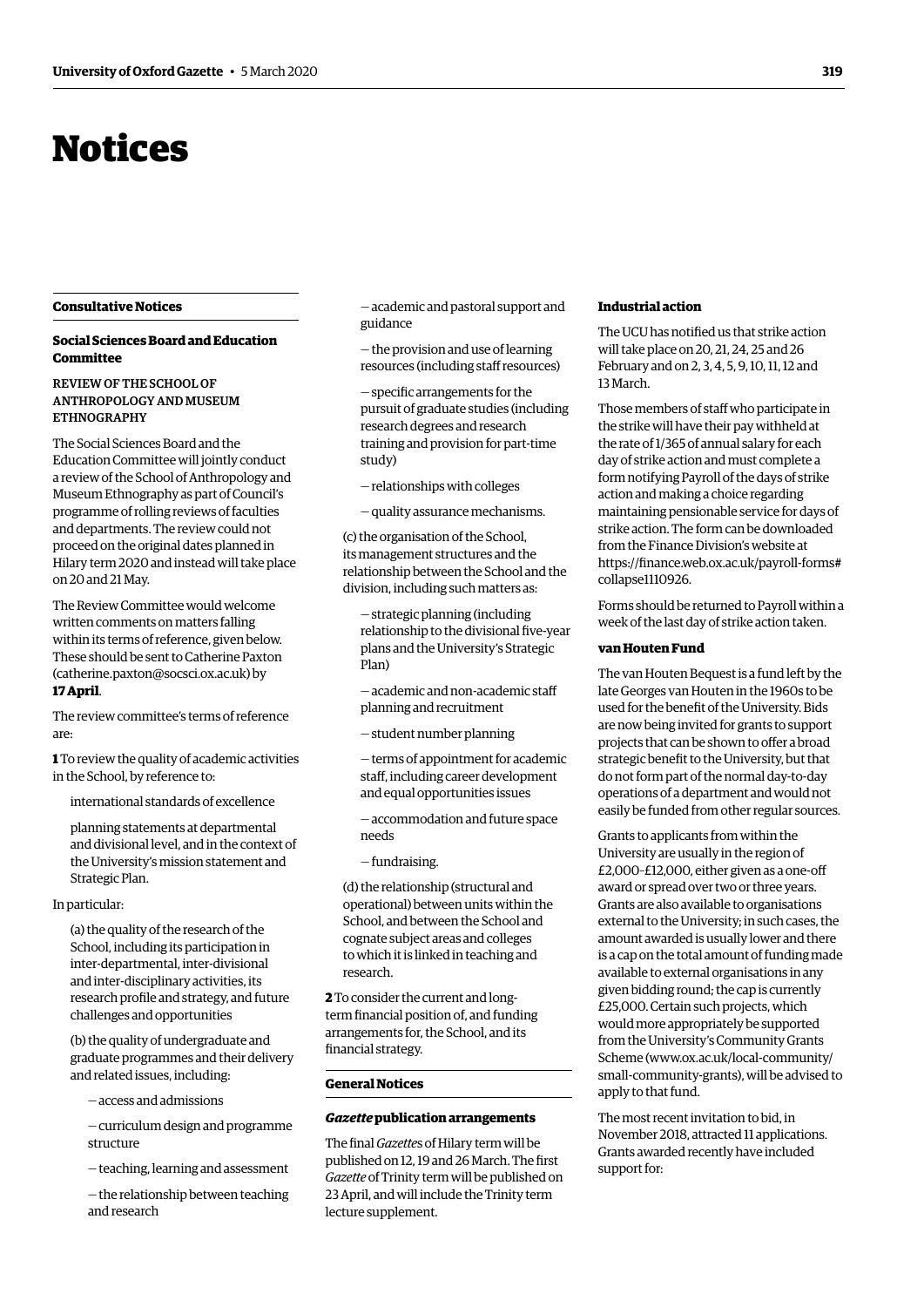## Lectures

- <span id="page-5-0"></span>• the Oxford Maths Festival, a free-toaccess series of activities engaging the public (children and adults alike) to consider the subject in a new way
- the celebration of the 100 years since the award of the first DPhil in the UK
- the India–Oxford initiative, a new University activity to develop the University's profile and reputation in India.

The guidelines by which bids are assessed are as follows:

**1** Bids for grants will be assessed according to the breadth of the benefit to the University offered by the project in question, the strategic importance of the project to the University and the availability of funds. Only in exceptional circumstances will a grant be awarded in respect of a project which benefits a single department.

**2** Grants will not ordinarily be awarded for purposes for which other trust fund (or similar) support exists within the University, for example, the funding of academic scholarships, regardless of whether or not the alternative fund(s) in question are in a position to fund the expenditure proposed.

**3** Grants will not ordinarily be awarded in respect of costs for which a department might reasonably be expected to hold a budget.

**4** Grants will not ordinarily be agreed in respect of recurrent activities except to provide:

(a) seed funding to support an activity in its first one to three years; or

(b) bridging support for one year only where a source of funding is lost and the department/faculty in question is confident that an alternative can be found for the following year.

**5** Grants will not ordinarily cover the full cost of a project. Departments will be expected to make some contribution, or to use the grant secured by the van Houten Fund to assist in securing other funding (including external funding).

**6** The extent to which funds may be awarded to external organisations each financial year may be subject to an upper limit, to be set by the General Purposes Committee and reviewed on an annual basis.

The bids will be considered by the Registrar as a gathered field. Bids should be made on the application form which is available from the Secretary of the Fund or from the van Houten Fund web page: [www.admin.ox.](http://www.admin.ox.ac.uk/finance/trusts/applying/vanhoutenfund)  [ac.uk/finance/trusts/applying/](http://www.admin.ox.ac.uk/finance/trusts/applying/vanhoutenfund) [vanhoutenfund](http://www.admin.ox.ac.uk/finance/trusts/applying/vanhoutenfund). Applications should be sent, preferably as a Word document attached to an email, to the Trusts Officer, Gemma Proctor, by **17 April**.

For further information from the Trusts Officer, telephone 01865 670237, email: [trusts.finance@admin.ox.ac.uk](mailto:trusts.finance@admin.ox.ac.uk) or contact the University Offices, Wellington Square, Oxford, OX1 2JD. The next invitation to bid will be in Hilary term 2021.

#### **Environmental Sustainability**

The University's Environmental Sustainability Strategy Consultation takes place between **2 March and 14 April**. The Consultation aims to stimulate debate across the University about ambitious action it could take in the short, medium and long term to reduce its environmental impact and reach net zero carbon emissions and net biodiversity gain. All staff and students are invited to respond: [https://sustainability.](https://sustainability.admin.ox.ac.uk/consultation) [admin.ox.ac.uk/consultation](https://sustainability.admin.ox.ac.uk/consultation)

#### **Appointments**

#### **Mathematical, Physical and Life Sciences**

#### APPOINTMENTS

James Kwan, PhD Columbia University; Associate Professor of Engineering Science (Chemical Engineering–Energy and/or Environment) in association with Balliol, from 1 June 2020 to 31 May 2025

#### REAPPOINTMENTS

Robin Evans, DPhil University of Washington; Associate Professor of Statistics in association with Jesus, from 1 September 2019 to retirement

#### **Humanities**

#### OXFORD FORUM EVENT

Dr Anthony Fernandez, Postdoctoral Research Fellow, Faculty of Philosophy, University of Oxford, Assistant Professor, Kent State University, will deliver a lecture at 4pm on 6 March, at the Stanford University Centre in Oxford. For more information, contact: Dr Roxana Baiasu, [roxana.baiasu@](mailto:roxana.baiasu@philosophy.ox.ac.uk) [philosophy.ox.ac.uk](mailto:roxana.baiasu@philosophy.ox.ac.uk).

*Subject*: 'What is "Depressed Mood"?'

#### **Institutes, Centres and Museums**

#### **Saïd Business School**

#### OXFORD SAÏD ENTREPRENEURSHIP FORUM

Various speakers will present six sessions throughout the day on 7 March. The sessions will explore: space, refugee entrepreneurship, immortality, care for the Earth, gaming industry, and unconventional investing. Registration required: [https://](https://web.cvent.com/event/3a8a4bb5-aa3f-4fcd-9d98-63a49e7ff42d/summary) [web.cvent.com/event/3a8a4bb5-aa3f-4fcd-](https://web.cvent.com/event/3a8a4bb5-aa3f-4fcd-9d98-63a49e7ff42d/summary)[9d98-63a49e7ff42d/summary](https://web.cvent.com/event/3a8a4bb5-aa3f-4fcd-9d98-63a49e7ff42d/summary)

*Subject*: 'Space and beyond'

#### DISTINGUISHED SPEAKER SEMINAR AND INTERNATIONAL WOMEN'S DAY

Dr Alex Mahon, CEO of Channel 4, will give a talk at 5.45pm on 9 March, followed by Q&A. Registration required: [https://](https://oxfordsaid-iwd20-alexmahon.eventbrite.com/?aff=Gazette) [oxfordsaid-iwd20-alexmahon.eventbrite.](https://oxfordsaid-iwd20-alexmahon.eventbrite.com/?aff=Gazette) [com/?aff=Gazette](https://oxfordsaid-iwd20-alexmahon.eventbrite.com/?aff=Gazette) 

*Subject*: 'Leading a media company in an era of disruption'

#### OXFORD AFRICA BUSINESS FORUM

Various speakers, including Akon (singer, songwriter, record producer and entrepreneur), Mohammed Dewji (President MeTL Group) and Bogolo Kenewendo (Former Minister for Investment, Trade and Industry, Botswana), will present during a full-day conference on 14 March. Registration required: [www.](http://www.oxfordafricaforum.com) [oxfordafricaforum.com](http://www.oxfordafricaforum.com) 

*Subject*: 'The youth of Africa: accessing the opportunity, navigating the challenge'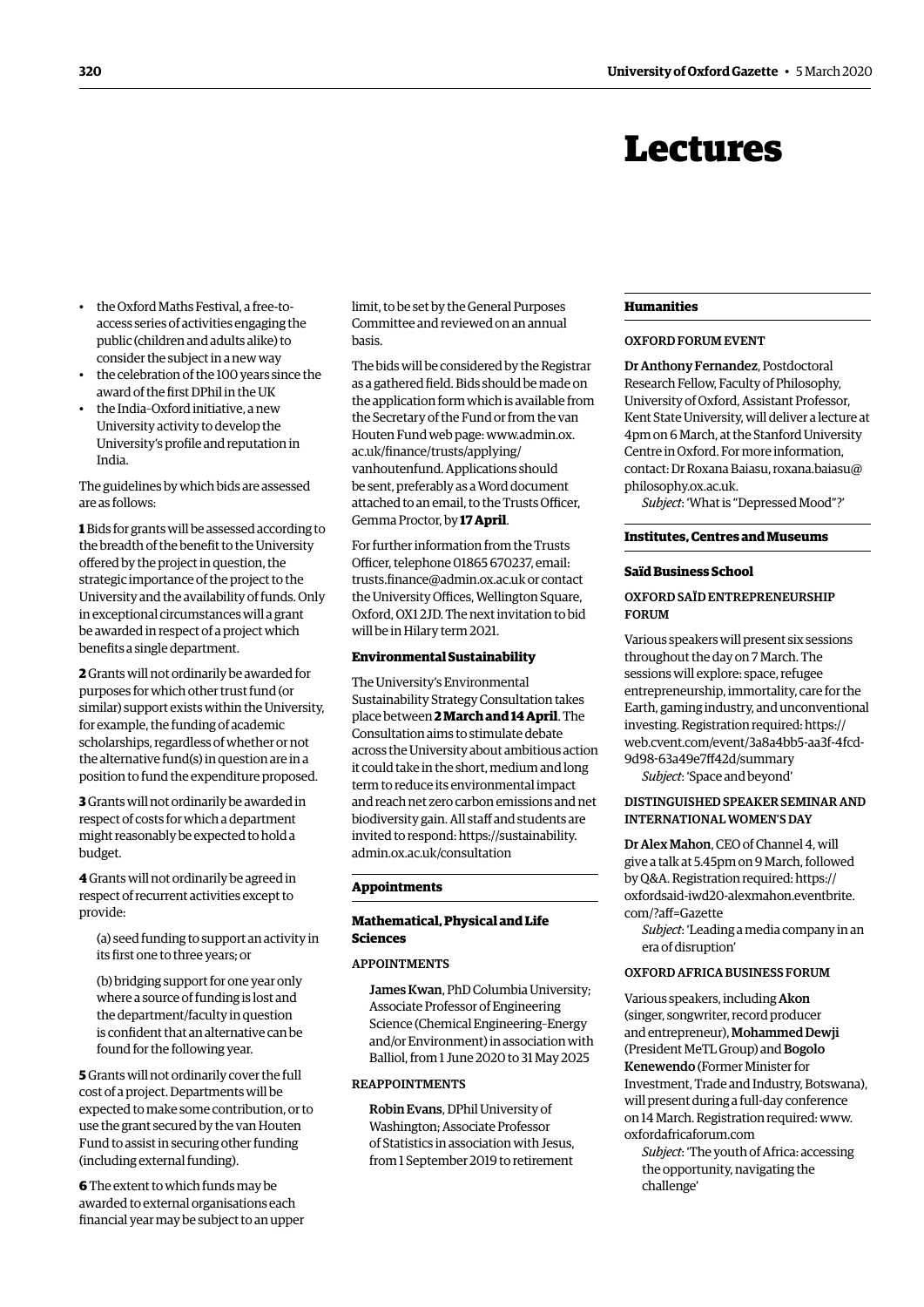## Examinations and Boards

#### <span id="page-6-0"></span>**Colleges, Halls and Societies**

#### **All Souls**

#### *Corrigendum*:

Please note new dates for the following sessions, held on Wednesday at 2pm in All Souls. All welcome. Convenor: Neil Kenny, [neil.kenny@all-souls.ox.ac.uk](mailto:neil.kenny%40all-souls.ox.ac.uk?subject=).

#### *26 Feb 28 Feb:*

Diana Berruezo-Sánchez: 'Learning social hierarchy in early modern Spanish ethnic *villancicos*'

Emma Spary (Cambridge): 'Quinquina in favour at the court of Louis XIV'

#### *11 Mar 18 Mar:*

David Lines (Warwick): 'Renaissance Aristotelianism and the problem of publics between Latin and vernacular'

Dorine Rouiller (Swiss National Science Foundation): 'Erasmus, citizen of the—or of a—world?'

#### **Jesus**

#### FOWLER LECTURE 2020

Professor Michèle Lowrie, University of Chicago, will give the 20th Fowler Lecture at 5pm on 7 May in the Stelios Ioannou Classics Centre.

*Subject*: 'Ancient customs and men'

#### **Examinations for the Degree of Doctor of Philosophy**

*This content has been removed as it contains personal information protected under the Data Protection Act.*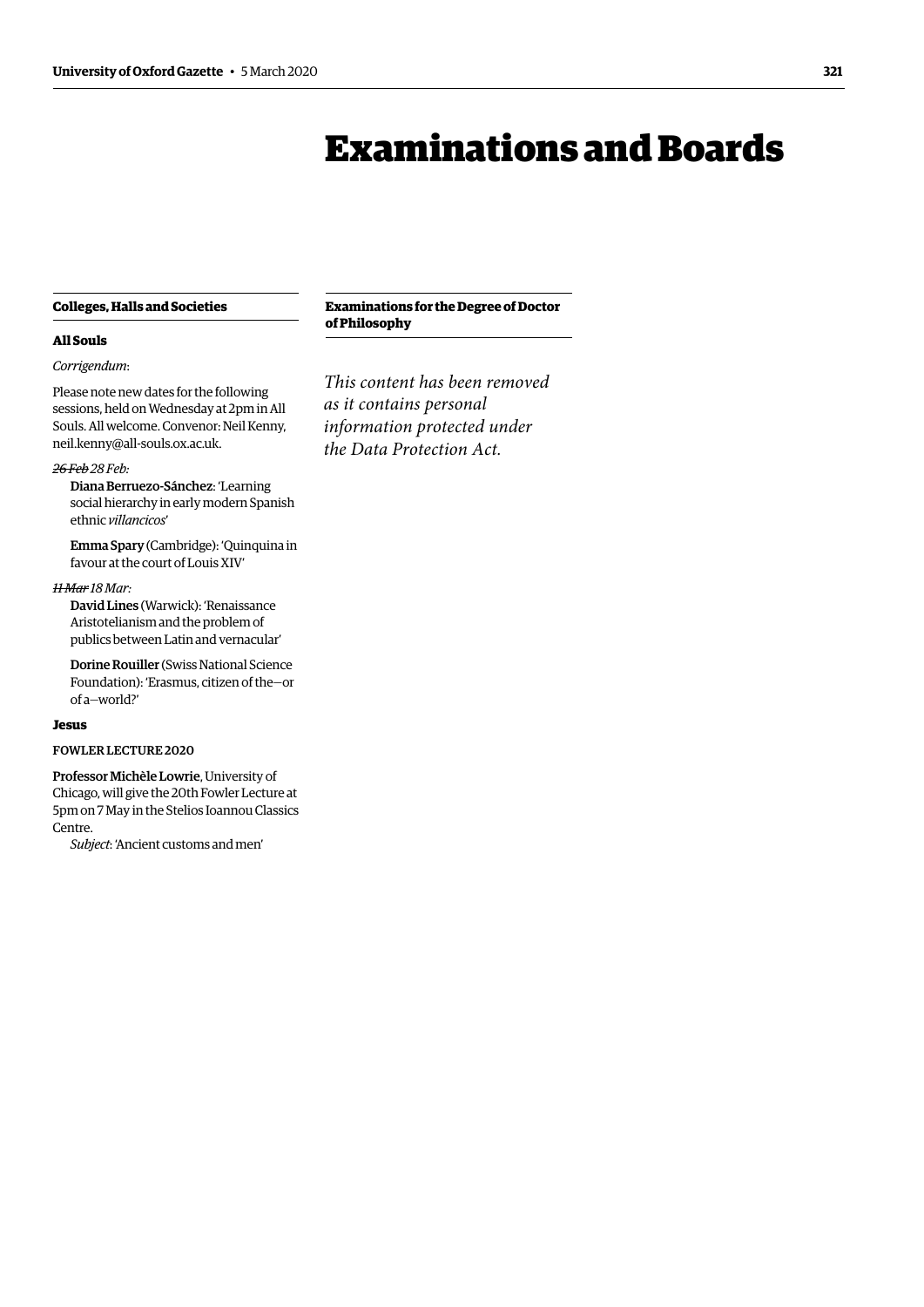## Elections

<span id="page-7-0"></span>*This content has been removed as it contains personal information protected under the Data Protection Act.*

POSTGRADUATE DIPLOMA IN APPLIED LINGUISTICS FOR LANGUAGE TEACHING (PART-TIME) POSTGRADUATE DIPLOMA IN TEACHER EDUCATION (PART-TIME) discontinuation of regulations

PRELIM EXAMINATION IN PHILOSOPHY, POLITICS AND ECONOMICS correction to re-sit arrangements

#### <span id="page-7-1"></span>**Changes to Examination Regulations**

For the complete text of each regulation listed below and a listing of all changes to regulations for this year to date, please see [https://gazette.web.ox.ac.uk/examination](https://gazette.web.ox.ac.uk/examination-regulations-0)[regulations-0](https://gazette.web.ox.ac.uk/examination-regulations-0).

#### **Social Sciences**

RESEARCH DEGREES IN EDUCATION Correction to previous *Gazette* notice in 16 Jan 2020

amendment to citation regarding research questions

### POSTGRADUATE DIPLOMAS IN

EDUCATION removal of 'PGDip in Teacher Education' and 'PGDip in Applied Linguistics for Language Teaching' from the regulations

#### PRELIM EXAMINATION IN HUMAN **SCIENCES**

correction to re-sit arrangements

MSC BY COURSEWORK IN APPLIED LINGUISTICS FOR LANGUAGE TEACHING (PART-TIME) MSC BY COURSEWORK IN TEACHER EDUCATION (PART-TIME) amendment to matriculation data

#### **Contested election** 5 March

The nomination period for these elections closed at 4pm on Thursday 6 February. The following election will be contested and the result determined by postal ballot of the eligible electorate.

#### **Other Committees and University Bodies**

POOL FOR CONSTITUTING PANELS CONVENED UNDER STATUTE XII PARTS B, D AND H (NON-DIVISIONAL)

• One of eight members of Congregation to whom Statute XII applies, not necessarily representing any division and not in any case being nominated in a divisional capacity, elected by members of Congregation, to hold office with immediate effect until MT 2021 [*vice* Professor William Mander, Harris Manchester, Philosophy]

*The following nominations have been received*:

Linda Pope, BSc MSc Port, Bodleian Libraries

#### *Nominated by*:

- T P Boyt, Parks J Duxfield, Somerville, Personnel
- Services
- R Ovenden, Balliol, Faculty of History
- A J Sturgis, Worcester, Gardens, Libraries and Museum

#### *Candidate statement*:

I stand for election to serve in the Pool for constituting panels convened under Statute XII Parts B, D and H.

I have over 30 years' experience in Human Resources, having worked in the public and private sectors, and latterly as HR Director for Aston University and then the Royal Agricultural University. I joined Oxford University in 2018 and currently lead the HR Shared Service for the Bodleian Libraries and Ashmolean Museum.

I have been a member of the Chartered Institute of Personnel and Development for over 20 years and my MSc is in Human Resource Management (1996).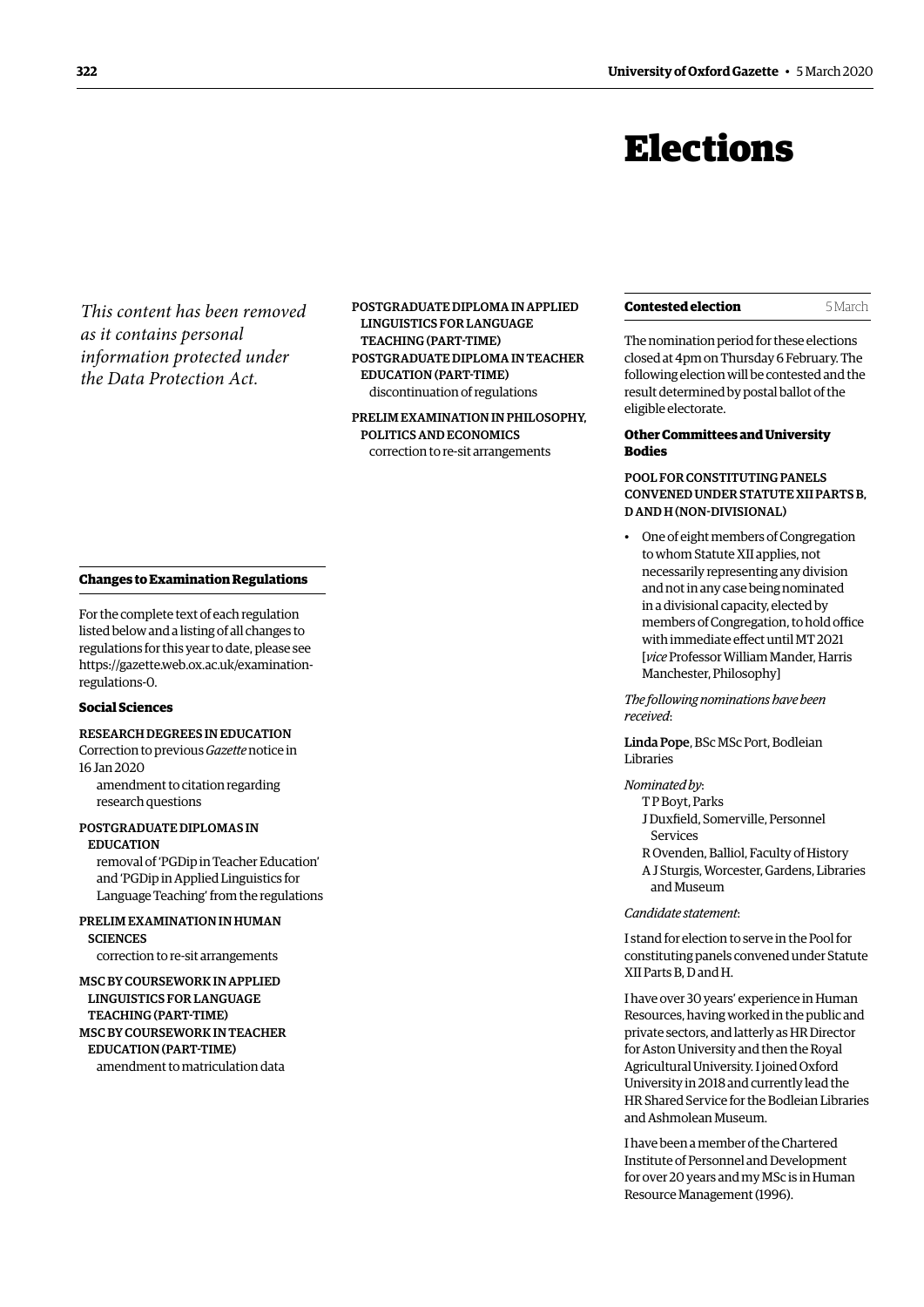## Advertisements

Having been involved in many such panels such as those convened under Statute XII, both advising the panel and presenting the case, and having also managed cases going before Employment Tribunal, I feel that my experience will make me a useful panel member. I can bring a perspective grounded in the University and academia, but also from other sectors such as policing, Local Government, Further Education and a private/public joint venture.

Approaching my second anniversary at the Bodleian Libraries, I am now keen to have involvement in and contribute to the wider University.

Sally Vine, MA Oxf, Department of Physiology, Anatomy, and Genetics

#### *Nominated by*:

- H C Christian, St Anne's, Faculty of Physiological Sciences
- D J Paterson, Merton, Faculty of Physiological Sciences
- C D Price, Medical Sciences Divisional **Office**
- J C Taylor, St Edmund Hall, Faculty of Clinical Medicine

*No candidate statement received* 

#### **Notes**:

For further information, please contact the Elections Officer [\(shirley.mulvihill@admin.](mailto:shirley.mulvihill@admin.ox.ac.uk)  [ox.ac.uk](http://ox.ac.uk)[\).](mailto:shirley.mulvihill@admin.ox.ac.uk)

#### **Advertising enquiries**

*Email*: [gazette.ads@admin.ox.ac.uk](mailto:gazette.ads%40admin.ox.ac.uk?subject=)  *Telephone*: 01865 (2)80548 Web: https:/[/gazette.web.ox.ac.uk/classified](https://gazette.web.ox.ac.uk/classified-advertising-gazette)[advertising](https://gazette.web.ox.ac.uk/classified-advertising-gazette)-gazette

#### **Deadline**

Advertisements are to be received by **noon on Wednesday** of the week before publication (ie eight days before publication). Advertisements must be submitted online.

#### **Charges**

Commercial advertisers: £30 per insertion of up to 70 words, or £60 per insertion of 71–150 words.

Private advertisers: £20 per insertion of up to 70 words, or £40 per insertion of 71–150 words.

See our website for examples of whether an advertisement is considered commercial or private: https:/[/gazette.web.ox.ac.uk/](https://gazette.web.ox.ac.uk/classified-advertising-gazette) [classified-advertising-](https://gazette.web.ox.ac.uk/classified-advertising-gazette)gazette.

#### **Online submission and payment**

Advertisements must be submitted and paid for online, using a credit card or debit card, through a secure website. For details, see https://[gazette.web.ox.ac.uk/classified](https://gazette.web.ox.ac.uk/classified-advertising-gazette)[advertising](https://gazette.web.ox.ac.uk/classified-advertising-gazette)-gazette.

#### **Extracts from the terms and conditions of acceptance of advertisements**

*General*

1. Advertisements are accepted for publication at the discretion of the editor of the *Gazette*.

*Note*. When an advertisement is received online, an acknowledgement will be emailed automatically to the email address provided by the advertiser. The sending of this acknow ledgement does not constitute an acceptance of the advertisement or an undertaking to publish the advertisement in the *Gazette*.

2. The right of the *Gazette* to edit an advertisement, in particular to abridge when necessary, is reserved.

3. Advertisements must be accompanied by the correct payment, and must be received by the deadline stated above. *No refund can be made for cancellation after the acceptance of advertisements*.

4. Once an advertisement has been submitted for publication, no change to the text can be accepted.

5. Voucher copies or cuttings cannot be supplied.

#### *Charges*

6. Two separate charging arrangements will apply, for commercial and private advertisers. The rates applicable at any time will be published regularly in the *Gazette*, and may be obtained upon enquiry. The rates, and guidance on applicability of each rate, are also available online.

The editor's decision regarding applicability of these rates to an individual advertiser will be final.

#### *Disclaimer*

**7. The University of Oxford and Oxford University Press accept no responsibility for the content of any adver tisement published in the** *Gazette***. Readers should note that the inclusion of any advertisement in no way implies approval or recommendation of either the terms of any offer contained in it or of the advertiser by the University of Oxford or Oxford University Press.**

#### *Advertisers' Warranty and Indemnity*

**13. The advertiser warrants:**

**(i) Not to discriminate against any respondents to an advertisement published in the** *Gazette* **on the basis of their gender, sexual orientation, marital or civil partner status, gender reassignment, race, religion or belief, colour, nationality, ethnic or national origin, disability or age, or pregnancy.**

(ii) That the advertisement does not contravene any current legislation, rules, regulations or applicable codes of practice.

(iii) That it is not in any way illegal or defamatory or a breach of copyright or an infringement of any other person's intellectual property or other rights.

*You are advised to view our full Terms and Conditions of acceptance of advertisements. Submission of an advertisement implies acceptance of our terms and conditions, which may be found at https:/[/gazette.web.ox.ac.](https://gazette.web.ox.ac.uk/classified-advertising-gazette) [uk/classified-advertising-](https://gazette.web.ox.ac.uk/classified-advertising-gazette)gazette, and may also be obtained on application to Gazette Advertisements, Public Affairs Directorate, University Offices, Wellington Square, Oxford OX1 2JD.*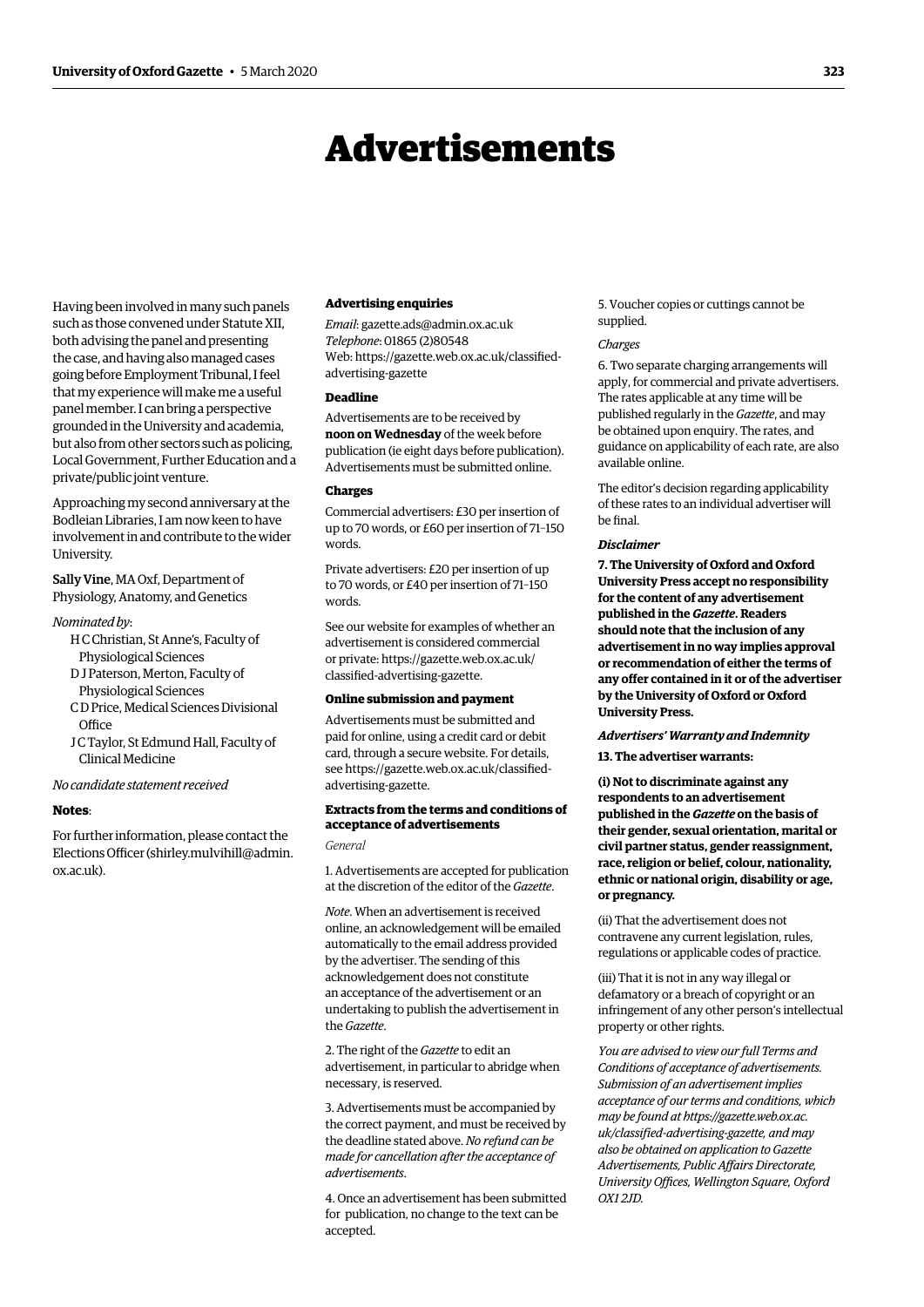#### **Miscellaneous**

#### *Gazette* **publication arrangements**

**Advertisers are asked to note** that the remaining *Gazette*s of Hilary term will be published on 12, 19 and 26 March. Please note, however, that the 26 March issue will be limited to University business only, so will not contain classified advertisements. Publication for Trinity term will begin on 23 April. The usual deadline will continue to apply (see above).

**The Anchor pub**, dining rooms and terrace – close to Jericho. We serve simple, honest, fresh food with daily changing seasonal specials, an extensive wine list and great beer. Our 2 private dining rooms can seat 14 and 16 and are available for meetings or dinner parties. We are open 9am–11pm Mon–Fri and 8am–11pm Sat and Sun. 2 Hayfield Rd, Oxford OX2 6TT. Tel: 01865 510282. Web: [www.theanchoroxford.](http://www.theanchoroxford.com) [com.](http://www.theanchoroxford.com)

**Stone Pine Design** card publisher specialising in wood engraving, linocuts and Oxfordshire. Beautifully produced, carefully selected designs by internationally renowned artists. Web: [www.stonepinedesign.co.uk](http://www.stonepinedesign.co.uk).

**St Giles' Parish Rooms for hire**. Ideally located close to the city centre at 10 Woodstock Rd OX2 6HT. There is a main hall and a meeting room that can be hired together or separately, and full kitchen facilities. For enquiries regarding availability and to arrange a site visit, contact Meg Peacock, Benefice Manager: 07776 588712 or [sgsm.benefice.manager@gmail.com](mailto:sgsm.benefice.manager@gmail.com).

**Ardington School of Crafts** offers short courses with practising craftspeople in beautiful surroundings near Wantage. 200 courses between 1 and 3 days, from stained glass and silver jewellery to textiles and carving, all held in our well-equipped workshops. Unearth your hidden talents and discover why people keep coming back to Ardington School of Crafts. Gift vouchers available. See: [www.ardingtonschoolofcrafts.](http://www.ardingtonschoolofcrafts.com) [com.](http://www.ardingtonschoolofcrafts.com) Tel: 01235 833433.

**UK Brain Bank for Autism** and Related Developmental Research, JR. The developing brain is altered in autism but neuroscientists do not know how or why. Research is needed to understand the causes and biological basis of autism, to develop better interventions to improve the lives of those directly affected by it. Such critical research is hindered by the scarcity of donated human brain tissue. Control tissue, donated by people who do not have autism, is needed for comparison just as much as donations by people who do – and the NHS organ donor scheme does not include brain donation. We particularly want younger people to consider making a pledge to donate their brain after death (the further the brain is from its inception, the more difficult it is to

understand the process of its development, so we do not take donations from people over 65 not directly affected by autism). See <https://grand.tghn.org/autism-brain-bank>for information and to register as a donor.

**Restore Garden Café** is a spacious café set in award-winning gardens with delicious food and coffees using organic, Fairtrade and local produce where possible. Plants, handmade gifts and cards for sale. Open Mon–Sat, 10am–4pm, Manzil Way, Cowley Rd, Oxford OX4 1YH. All proceeds to Restore, Oxfordshire mental health charity (registered charity number 274222): [www.restore.org.uk.](http://www.restore.org.uk)

**Oxford University Hospitals NHS Trust**  wants you to take part in its future. If you have a contract of employment with the University of Oxford in a department within the Medical Sciences Division, or hold an honorary contract award with OUH for at least 12 months, you can join our staff constituency. University of Oxford staff belonging to other departments can join us as public members. To join us, visit [www.ouh.nhs.uk/ft.](http://www.ouh.nhs.uk/ft)

**Church hall for hire**: looking for a city centre location to hold meetings, classes or other community events? St Columba's United Reformed Church, a registered charity located in Alfred St, has an inclusive and caring mission reaching out to all. We depend to a large extent on income from hiring the church hall to community groups. We welcome enquiries from potential hirers. More information: [www.saintcolumbas.](http://www.saintcolumbas.org/building-hire/book-now.) [org/building-hire/book-now.](http://www.saintcolumbas.org/building-hire/book-now.) Email: [facilitiesmanager@saintcolumbas.org.](mailto:facilitiesmanager@saintcolumbas.org)

#### **Groups and societies**

**The Oxford University Newcomers' Club** at the University Club, 11 Mansfield Rd, OX1 3SZ, welcomes the wives, husbands or partners of visiting scholars, of graduate students and of newly appointed academic and administrative members of the University. We offer help, advice, information and the opportunity to meet others socially. Informal coffee mornings are held in the club every Wednesday 10.30am–noon (excluding the Christmas vacation). Newcomers with children (aged 0–4) meet every Fri in term 10.15am–11.45am. We have a large programme of events including tours of colleges, museums and other places of interest. Other term-time activities include a book group, informal conversation group, garden group, antiques group, an opportunity to explore Oxfordshire and an Opportunities in Oxford group. Visit our website: [www.newcomers.ox.ac.uk](http://www.newcomers.ox.ac.uk).

**Oxford Research** Staff Society (OxRSS) is run by and for Oxford research staff. It provides researchers with social and professional networking opportunities, and a voice in University decisions that affect them.

Membership is free and automatic for all research staff employed by the University of Oxford. For more information and to keep up to date, see: web: [www.oxrss.ox.ac.uk](http://www.oxrss.ox.ac.uk); Facebook: <http://fb.me/oxrss>; Twitter: [@ResStaffOxford](https://twitter.com/resstaffoxford); mailing list: [researchstaff](http://researchstaff-subscribe@maillist.ox.ac.uk)[subscribe@maillist.ox.ac.uk](http://researchstaff-subscribe@maillist.ox.ac.uk).

#### **Restoration and Conservation of Antique Furniture**

**John Hulme** undertakes all aspects of restoration. 30 years' experience. Collection and delivery. For free advice, telephone or write to the Workshop, 11A High St, Chipping Norton, Oxon, OX7 5AD. Tel: 01608 641692.

#### **Sell your unwanted books**

**Sell your unwanted books** at competitive prices. If you need extra space or are clearing college rooms, a home or an office, we would be keen to quote for books and CDs. Rare items and collections of 75 or more wanted if in VG condition; academic and non-academic subjects. We can view and collect. Contact Graham Nelson at History Bookshop Ltd on 01451 821660 or [sales@historybookshop.com](mailto:sales@historybookshop.com).

#### **Antiques bought and sold**

**Wanted and for sale** – quality antiques such as furniture, fire guards, grates and related items, silver, pictures, china and objets d'art. Please contact Greenway Antiques of Witney, 90 Corn Street, Witney OX28 6BU on 01993 705026 or 07831 585014 or email jean greenway@hotmail.com.

#### **Services Offered**

**Big or small, we ship it all**. Plus free pick-up anywhere in Oxford. Also full printing services available (both online and serviced), 24-hour photocopying, private mailing addresses, fax bureau, mailing services and much more. Contact or visit Mail Boxes Etc, 266 Banbury Rd, Oxford. Tel: 01865 514655. Fax: 01865 514656. Email: [staff@mbesummertown.co.uk](mailto:staff@mbesummertown.co.uk). Also at 94 London Rd, Oxford. Tel: 01865 741729. Fax: 01865 742431. Email: [staff@](mailto:staff@mbeheadington.co.uk) [mbeheadington.co.uk.](mailto:staff@mbeheadington.co.uk)

**Airport transfer/chauffeur service**. If you are looking for a reliable and experienced transfer service I would be happy to discuss your needs. Last year I handled 328 airport transfers successfully and I have over 20 years' experience. Account customers welcome and all major credit cards accepted. Comfortable and reliable Heathrow service. Contact Tim Middleton. Tel: 07751 808763 or email: [timothy.middleton2@btopenworld.com](mailto:timothy.middleton2@btopenworld.com).

**Independent Pensions and Financial Advice**. Austin Chapel Independent Financial Advisers LLP provide bespoke pensions and financial advice to staff working for the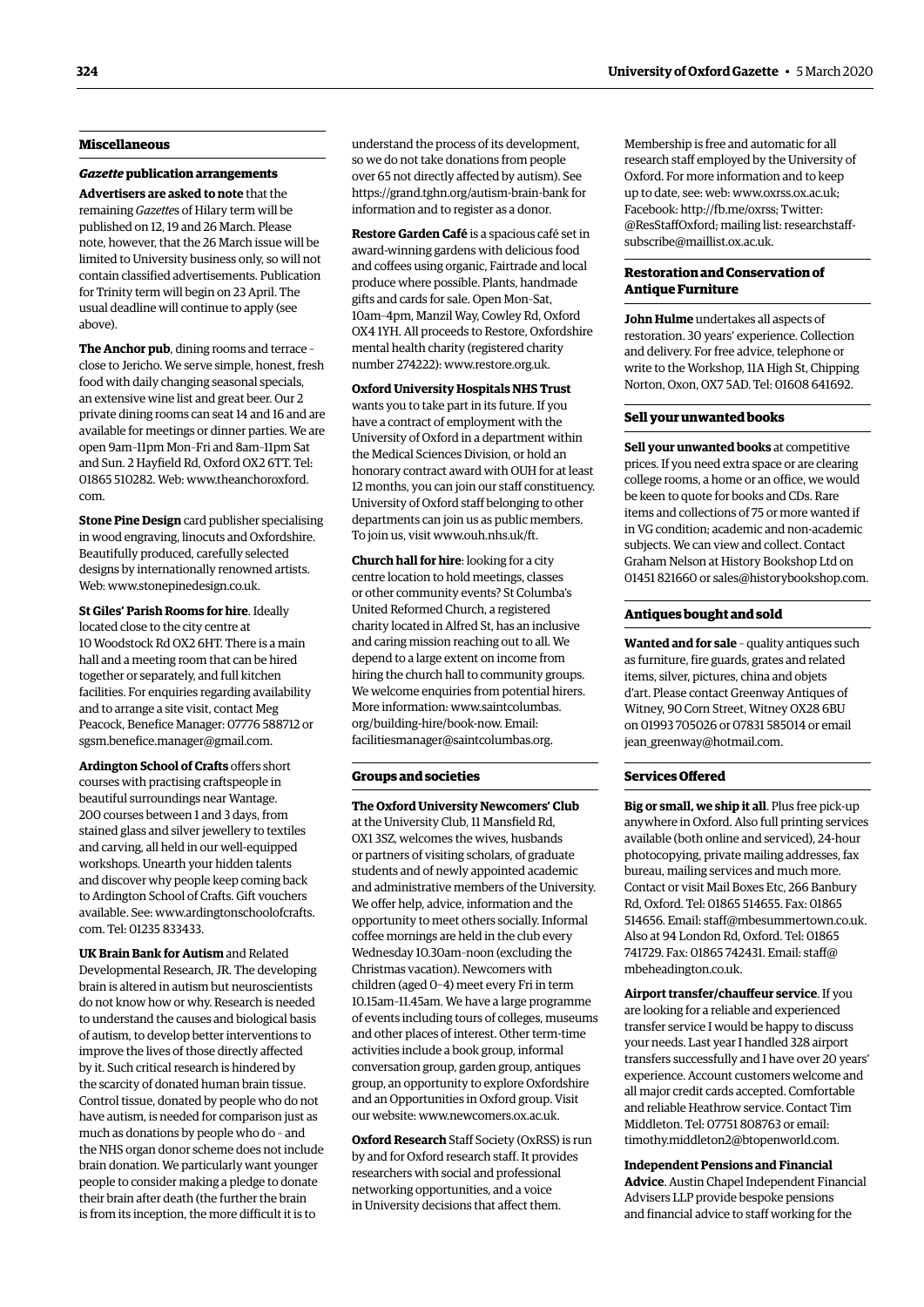University of Oxford. We provide Annual Allowance and Lifetime Allowance pension tax mitigation advice and calculations. In addition, we can provide projections of future pension benefits to ensure your retirement plans are on course to meet your retirement income requirements. We also offer an independent investment review service to help ensure that your investment portfolio still meets your current attitude to risk and is tax efficient. The initial meeting can be held at your workplace, home or our central Oxford offices. There is no cost for the initial meeting. For more information contact Gary O'Neill on 01865 304094 or email [gary.oneill@](mailto:gary.oneill@austinchapel.co.uk) [austinchapel.co.uk.](mailto:gary.oneill@austinchapel.co.uk)

#### **Oxford's low-cost packing and shipping**

**experts**. Lowest price rates for University students, staff and departments, discounted boxes and collection for all shipments. Whether clothing, books, computers, musical instruments, fragile laboratory equipment, rowing oars, valuable paintings or other household items, we specialise in custom packing and worldwide delivery by road, sea and air. Pack & Send, 3 Botley Rd, Oxford, OX2 0AA. Tel: 01865 260610. Email: [oxford@](mailto:oxford@packsend.co.uk) [packsend.co.uk](mailto:oxford@packsend.co.uk).

**Airbnb and short-let management services**  that work for property owners! We are local and handle everything for you: listings, guest communications, 24-hr check-in, cleaning, linen, restocking etc. Find out more on [www.oxservices.co.uk](http://www.oxservices.co.uk) or contact us on [oxfordhosting@gmail.com](mailto:oxfordhosting@gmail.com) or phone 07715 624409.

#### **Domestic Services**

**Fantastic Services now in Oxford**. Enjoy more free time. Have your home chores and garden care solved by dedicated and fully equipped pros. Go to [fantasticservices.com/](http://fantasticservices.com/oxford) [oxford](http://fantasticservices.com/oxford) – simply check the availability and prices for your area and book for whenever it is most convenient! Use promo code OXUNI to get £15 off all cleaning, gardening and handyman services. T&Cs apply.

#### **Houses to Let**

**Charming 18th-century cottage** in Old Boars Hill; fully furnished, 3 bedrooms, available Sept to June or for a shorter period. Secluded, quiet, one-acre of property, end of country lane, amidst farmlands and footpaths; 4 miles from Oxford. Gas central heating with large working fireplace, flat screen television, Wi-Fi. Families welcome. £1,400 pcm. Please call 01865 735606 or email [brucesolomon1940@](mailto:brucesolomon1940@gmail.com) [gmail.com.](mailto:brucesolomon1940@gmail.com)

#### **Flats to Let**

**2-bed flat** in central but quiet location, for rent to member of the University. £2,000 pm. All bills paid. Please contact [joseph.ohara@](mailto:joseph.ohara@wolfson.ox.ac.uk) [wolfson.ox.ac.uk](mailto:joseph.ohara@wolfson.ox.ac.uk) for further information.

#### **Accommodation Offered**

**Visiting academics welcomed** as paying guests for short or long stays in comfortable home of retired academic couple. Situated in quiet, leafy close in north Oxford within easy distance of main University buildings, town centre, river, shops and restaurants. Rooms have free TV, Wi-Fi, refrigerator, microwave, kettle, tea, coffee, central heating. Linen, cleaning, breakfast all included in the very moderate terms. Email: [DVL23@me.com.](mailto:DVL23@me.com)

**scottfraser** – market leaders for quality Oxfordshire property. Selling, letting, buying, renting, investing – we are here to help. Visit [www.scottfraser.co.uk](http://www.scottfraser.co.uk) for more information or call: Headington sales: 01865 759500; Summertown sales: 01865 553900; East Oxford sales: 01865 244666; Witney sales: 01993 705507; Headington lettings: 01865 761111; Summertown lettings: 01865 554577; East Oxford and student lettings: 01865 244666; Witney lettings: 01993 777909.

#### **Self-catering Apartments**

**Visiting Oxford?** Studio, 1-, 2- and 3-bed properties conveniently located for various colleges and University departments. Available from 1 week to several months. Apartments are serviced, with linen provided and all bills included. Details, location maps and photos can be found on our website at [www.](http://www.shortletspace.co.uk) [shortletspace.co.uk](http://www.shortletspace.co.uk). Contact us by email on [stay@shortletspace.co.uk](mailto:stay@shortletspace.co.uk) or call us on 01993 811711.

**Shortlet studios** for singles or couples needing clean, quiet self-catering accommodation for weeks or months. Handy for High St (town, colleges), Cowley Rd (shops, restaurants), University sportsground (gym, pool), Oxford Brookes campuses, buses (London, airports, hospitals). Modern, selfcontained, fully furnished including cooking and laundry facilities, en-suite bathroom, Wi-Fi broadband, TV/DVD/CD, central heating, cleaning and fresh linen weekly. Off-road parking for cars and bikes. Taxes and all bills included. Enquiries: [stay@oxfordbythemonth.](mailto:stay@oxfordbythemonth.com) [com.](mailto:stay@oxfordbythemonth.com)

#### **Looking for 5-star serviced accommodation**

right in the heart of the city? Swailes Suites offer city centre, award-winning maisonettes and apartments providing that 'home from home' feel that will help you get the most out of your stay. The Swailes Suites 'easy in, easy out' flexible booking arrangements, from 3 days to 6 months, together with good

transport links make arrival and departure hassle-free. Check out our website at [www.](http://www.swailessuites.co.uk) [swailessuites.co.uk](http://www.swailessuites.co.uk), contact Debbie on 01865 318547 or email [debbie@nops.co.uk](mailto:debbie@nops.co.uk). Office established more than 25 years in 47 Walton Street, Jericho, OX2 6AD.

#### **The only Visit England 5-star accredited**

self-catering accommodation in the heart of the city. An award-winning 1-bedroom apartment in the historic Castle Quarter: a quiet, central location ideal for academic professional lets from 4 days to 5 months. All utilities, including Wi-Fi, included; weekly linen change. We manage all duties ourselves to ensure that superior quality is maintained. Web: [www.pmcdomus.co.uk;](http://www.pmcdomus.co.uk) email: [pat@](mailto:pat@pmcdomus.co.uk) [pmcdomus.co.uk](mailto:pat@pmcdomus.co.uk); tel: 01869 277557.

#### **Ashbrook Serviced Apartments** are

Oxfordshire's premier serviced apartment provider with a selection of luxury apartments based across Oxford and the surrounding areas. Free off-street parking, high-speed Wi-Fi, all bills, weekly linen and cleaning are included in the price. Please see our website for further information. Tel: 01865 589039. Email: [contact@ashbrooklets.co.uk.](mailto:contact@ashbrooklets.co.uk) Website: [www.ashbrooklets.co.uk](http://www.ashbrooklets.co.uk).

#### **Holiday Lets**

#### **Cornwall cottage and restored chapel**

in quiet hamlet on South West Coast Path within 100m of the sea and minutes from Caerhays and Heligan. Each property sleeps 6. Comfortably furnished, c/h, wood burner and broadband. Ideal for reading, writing, painting, walking, bathing, bird watching. Beautiful beach perfect for bucket and spade family holidays. Short winter breaks available from £250. Tel: 01865 558503 or 07917 864113. Email: [gabriel.amherst@btconnect.com](mailto:gabriel.amherst@btconnect.com). See: [www.cornwallcornwall.com.](http://www.cornwallcornwall.com)

**Choose from over 11,000 holiday villas** and apartments in Spain with Clickstay. We make it easy for you to make the perfect choice with our verified renter reviews and a dedicated customer services team. You can choose from modern apartments in Mallorca to whitewashed traditional fincas in Tenerife from just £73 pw! Many of our rental properties have private pools, sea views and large gardens with BBQ facilities. See: [www.](http://www.clickstay.com/spain.) [clickstay.com/spain.](http://www.clickstay.com/spain.)